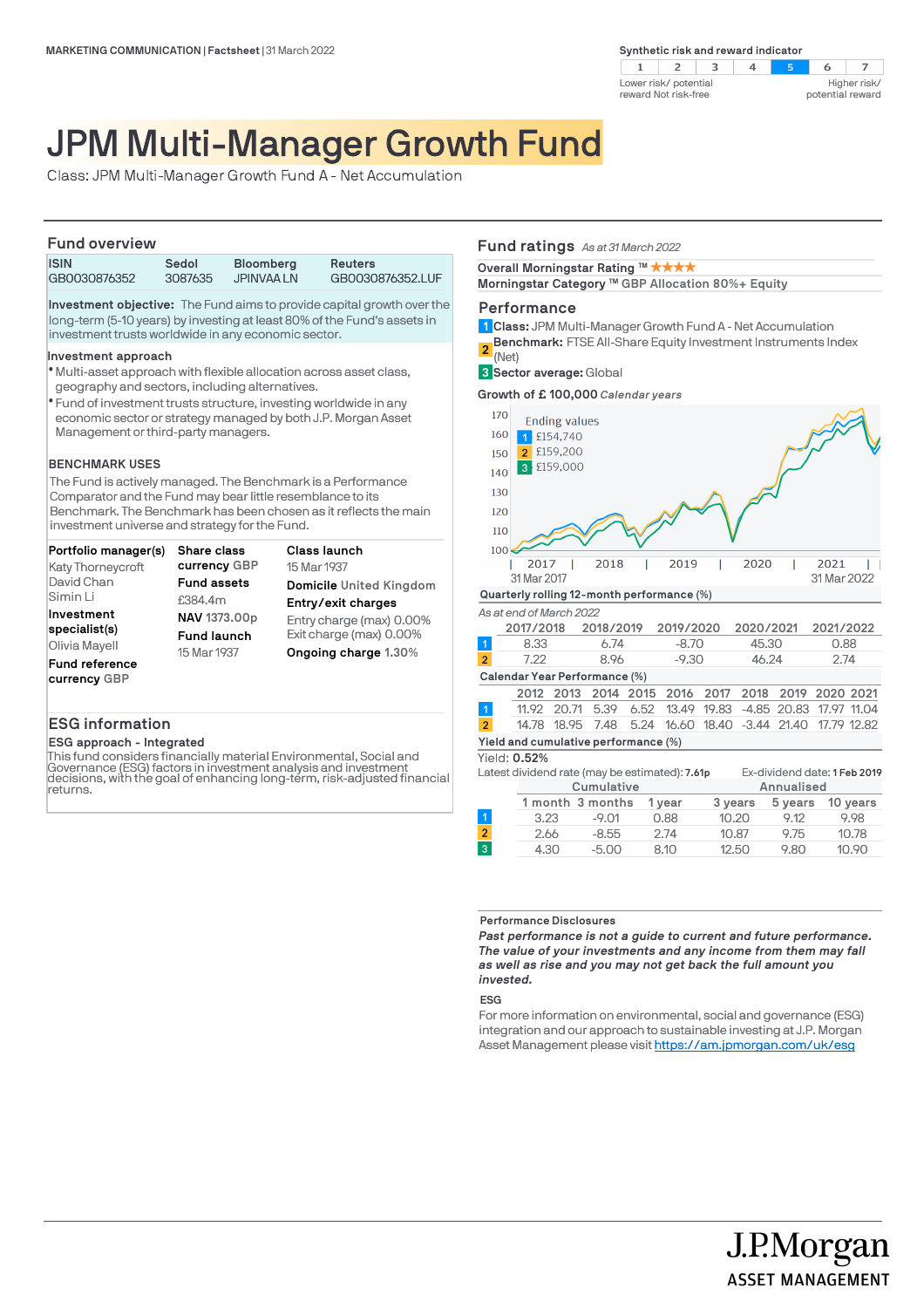## **Portfolio analysis**

| <b>Measurement</b>        | 3 years | 5 years |
|---------------------------|---------|---------|
| Correlation               | 0.99    | 0.98    |
| Alpha (%)                 | $-0.60$ | $-0.57$ |
| Beta                      | 1.01    | 1.02    |
| Annualised volatility (%) | 14.69   | 12.79   |
| Sharpe ratio              | 0.72    | 0.72    |
| Tracking error (%)        | 2.51    | 2.34    |
| Information ratio         | $-0.22$ | $-0.22$ |

## **Holdings**

| Top 10                             | Sector                 | % of assets |
|------------------------------------|------------------------|-------------|
| Scottish Mortgage Investment Trust | Closed End Investments | 7.4         |
| HarbourVest Global                 | Closed End Investments | 4.7         |
| <b>IMPAX Environmental Markets</b> | Closed End Investments | 4.7         |
| Finsbury Growth & Income Trust     | Closed End Investments | 3.9         |
| Renewables Infrastructure          | Closed End Investments | 3.8         |
| Temple Bar Investment Trust        | Closed End Investments | 3.3         |
| Pershing Square                    | Closed End Investments | 3.2         |
| Alliance Trust                     | Closed End Investments | 2.7         |
| <b>AVI Global Trust</b>            | Closed End Investments | 2.5         |
| 31 Infrastructure                  | Closed End Investments | 2.5         |